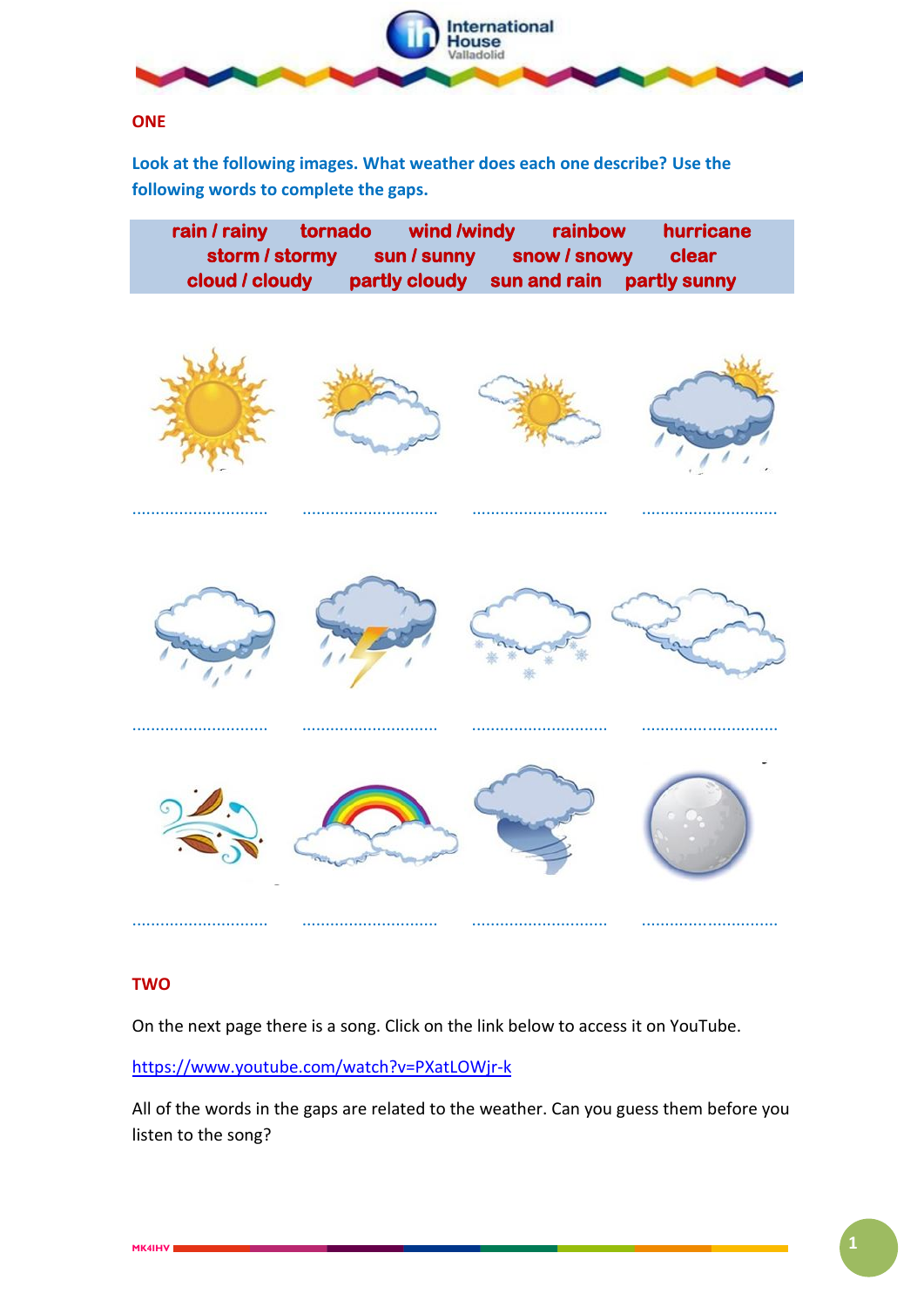

# **Why Does It Always Rain On Me (Travis)**

I can't sleep tonight Everybody's saying everything is alright Still I can't close my eyes I'm seeing a tunnel at the end of all of these lights

#### **Chorus**

**\_\_\_\_\_\_\_\_\_\_\_\_\_\_\_\_** days, where have you gone?

I get the strangest feeling you belong

Why does it always **witch and the set on me?** 

Is it because I lied when I was seventeen?

Why does it always **with always with a set on me?** 

Even when the sun is **with the sun is** 

I can't avoid the **\_\_\_\_\_\_\_\_\_\_\_\_\_\_\_\_**

I can't stand myself

I'm being held up by invisible men

Still life on a shelf when

I've got my mind on something else

### **Chorus**

**\_\_\_\_\_\_\_\_\_\_\_\_\_\_\_\_** days, …

Oh where did the blue **\_\_\_\_\_\_\_\_\_\_\_\_\_\_\_\_** go?

Oh why is it so?

It's so **\_\_\_\_\_\_\_\_\_\_\_\_\_\_\_\_**

I can't sleep tonight …

### **Chorus**

**\_\_\_\_\_\_\_\_\_\_\_\_\_\_\_\_** days, …

Oh where did …

All images and logos have been searched on Google© using the 'Labeled for non-commercial use' filter search. Where available, the original source of the texts used has been acknowledged.